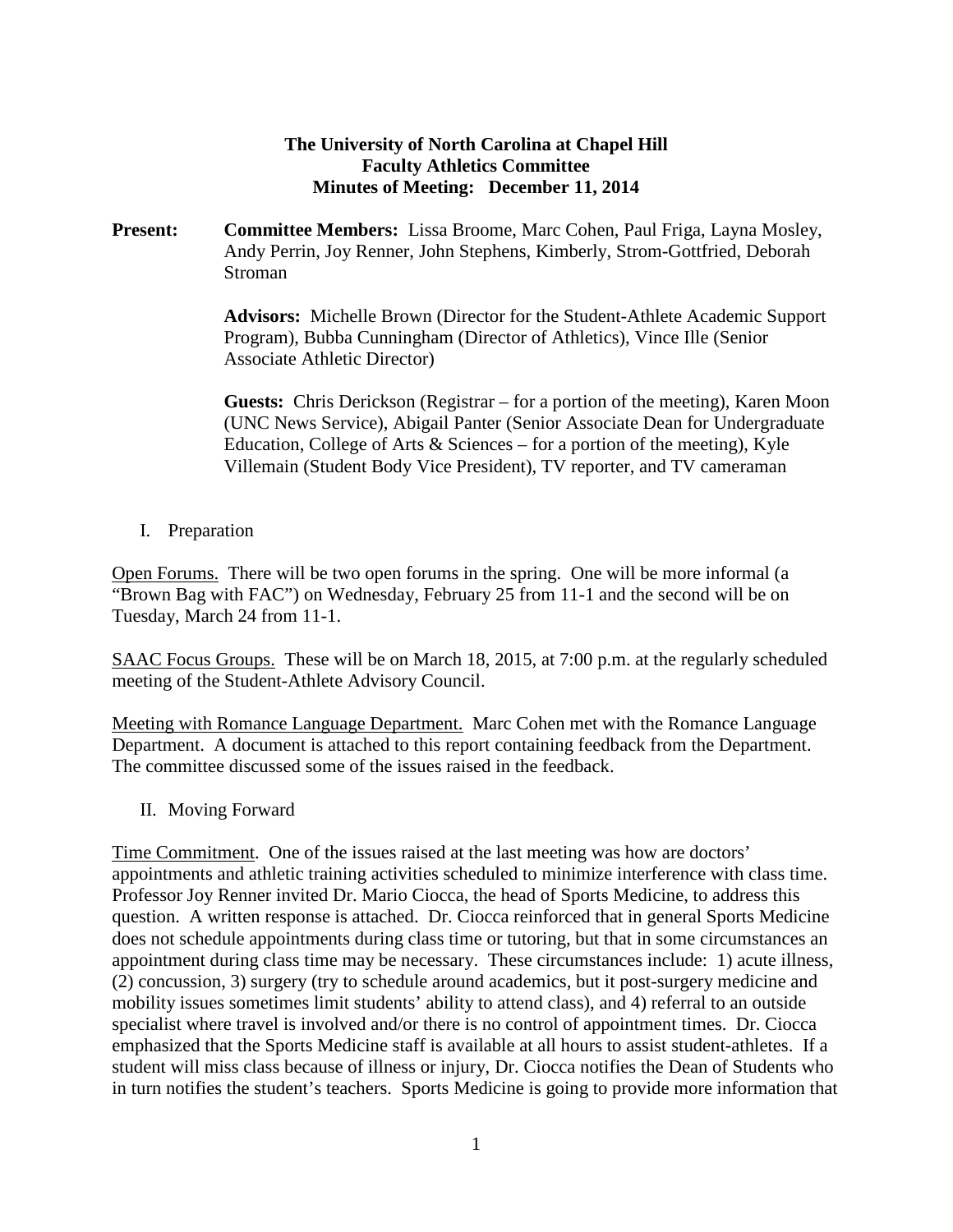may be passed along to faculty about the nature of concussions and how they may affect a student's academic performance. In addition, providing information about where a faculty member may verify the medical condition is also a good idea. For instance, if the student or academic counselor has contacted a faculty member, the relevant team doctor should also be copied on the email so the faculty member may verify the condition that is being reported with the doctor, consistent with HIPAA. The student is also encouraged to email his instructors regarding the absence. Dr. Ciocca will discuss again with his staff the importance of ensuring that appointments are not scheduled in conflict with classes. Improving communications with academic counselors in ASPSA is also an important goal. Dr. Ciocca observed that it is possible that medical absences for student-athletes are more "visible" to faculty than similar absences for other students who may be missing because of illness or injury but do not report that to the faculty member because they are well within the allowable absences for the class. The committee may ask later for some data on injuries by team, including concussions.

Notes from Benton Moss related to feedback he received from student-athletes on time commitments are attached.

III. Preliminary Report on Advising

Professors John Stephens and Bev Foster presented their Preliminary Report to FAC on advising and counseling for student-athletes. The report and its exhibits are attached. Professors Foster and Stephens will report again in February. They will ask Lee May from the Academic Advising Program to join the committee's meeting then.

Issues raised at the committee meeting based on the preliminary report:

- We need to have strategies for providing necessary advice to students who matriculate in Summer Session II or January since they do not benefit from the orientation geared to new students beginning in the fall semester.
- Professors Stephens and Foster have a handout they will provide next time discussing advising during a student's four-year career. A September 2011 ASPSA review report suggested that student-athletes see a college advisor once each semester to be sure there are sufficient checks and balances in the system. It may be that some of this meeting time could be employed for major selection and career guidance. This feeds into one of the Chancellor's initiatives to focus more intentionally with student-athletes on majors and careers earlier in each student's academic career.
- Integration versus separation of student-athletes with the academic support provided to other students.
- Awareness of coaches and student-athletes of the roles of academic advisors and academic counselors.
- Course clustering and the potential role of advising or counseling.
- Eligibility pressures.

IV. Preliminary Discussion of Academics

Professors Layna Mosley and Deborah Stroman led this discussion. Abigail Panter, Senior Associate Dean for Undergraduate Education in the College of Arts and Sciences and Chris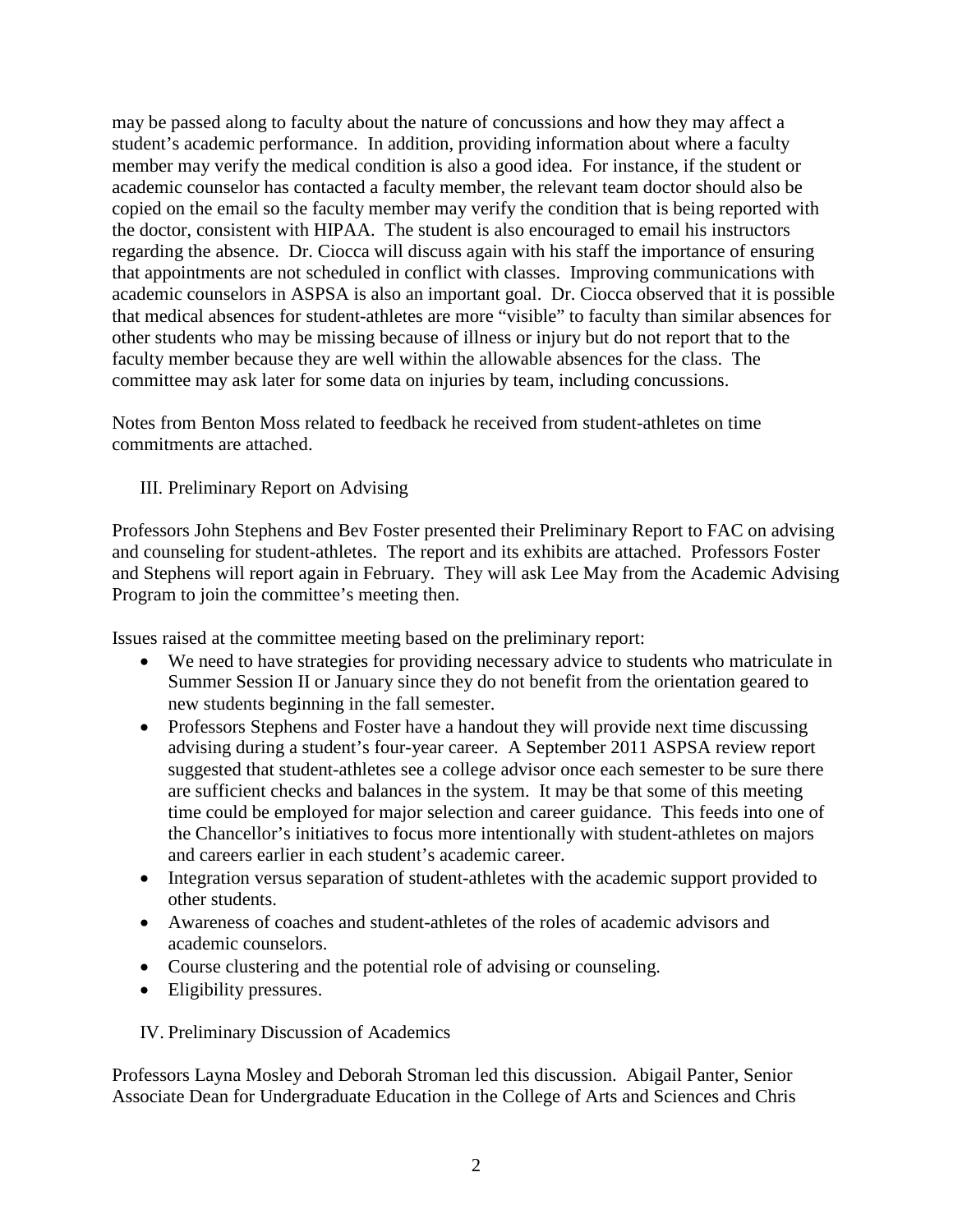Derickson, University Registrar, joined the committee for this portion of the meeting. Professor Mosley described the relatively new process of monitoring courses for clustering. Initially, this review was conducted by the Registrar, Senior Associate Dean for Undergraduate Education, and the FAR. In recent semesters, the Academics Group members have been invited to join the meeting. Courses are flagged if more than 20% of the enrollment is made up of student-athletes during the fall and spring terms and if more than 30% of the enrollment is student-athletes in one of the summer sessions. The department chair is asked by the Senior Associate Dean to follow up to ensure that each of these flagged courses is meeting regularly, has a syllabus, and has appropriate assessment mechanisms. The chair reports back to the Senior Associate Dean. Professor Mosley raised the question about why we care about student-athlete clustering. She conjectured that it could be because this may indicate the course is easy, athletes are being steered to the course, or because of the impact on the academic environment of having too many of any one type in a course.

Dr. Michelle Brown, Director of ASPSA, noted that this is an after-the-fact review. She wondered what is the expectation from FAC when ASPSA notices or suspects that studentathletes are clustering in a course. Chris Derickson reported that his office has purchased College Scheduler which now permits students to block out times in their schedules when they cannot meet a course and then determine which courses are available during the open times. There might also be a way to use this tool to see when students are ignoring courses found by the scheduling software.

There may be other students – students in the Greek system, covenant students – who also cluster, but no one is looking at those cluster. Professor Paul Friga said perhaps we should be more concerned about "underclustering," or the inability of students to take certain classes because of conflicts with practice times. He asked whether we could open up more class opportunities by additional flexibility in practice times. Professor Andy Perrin suggested that the data be analyzed by team.

Professor Lissa Broome reported that she had recently seen revised requirements from General Administration regarding systemwide reporting of student-athlete clustering. She will contact Lynn Williford of Institutional Research to discuss this reporting requirement and ensure that we are not duplicating efforts. Dr. Williford will be asked to join the group for the next clustering review shortly after the spring semester class census date.

V. Remarks of the Athletics Director

Athletics Director Bubba Cunningham addressed the spray painting that occurred in the Duke visitors' locker room following the football team's win over Duke on Thursday, November 20, and after the Victory Bell was painted Carolina blue. Upon learning about the damage the next day, Mr. Cunningham and Coach Larry Fedora, immediately called their counterparts at Duke to apologize and to offer to pay for the damage, which was reported at \$27,000. Although Coach Fedora said in a press conference that the team would not be punished, in fact they will suffer several consequences including the loss of their per diem for the following game, and requirements for a team community service project and participation in a decision-making class.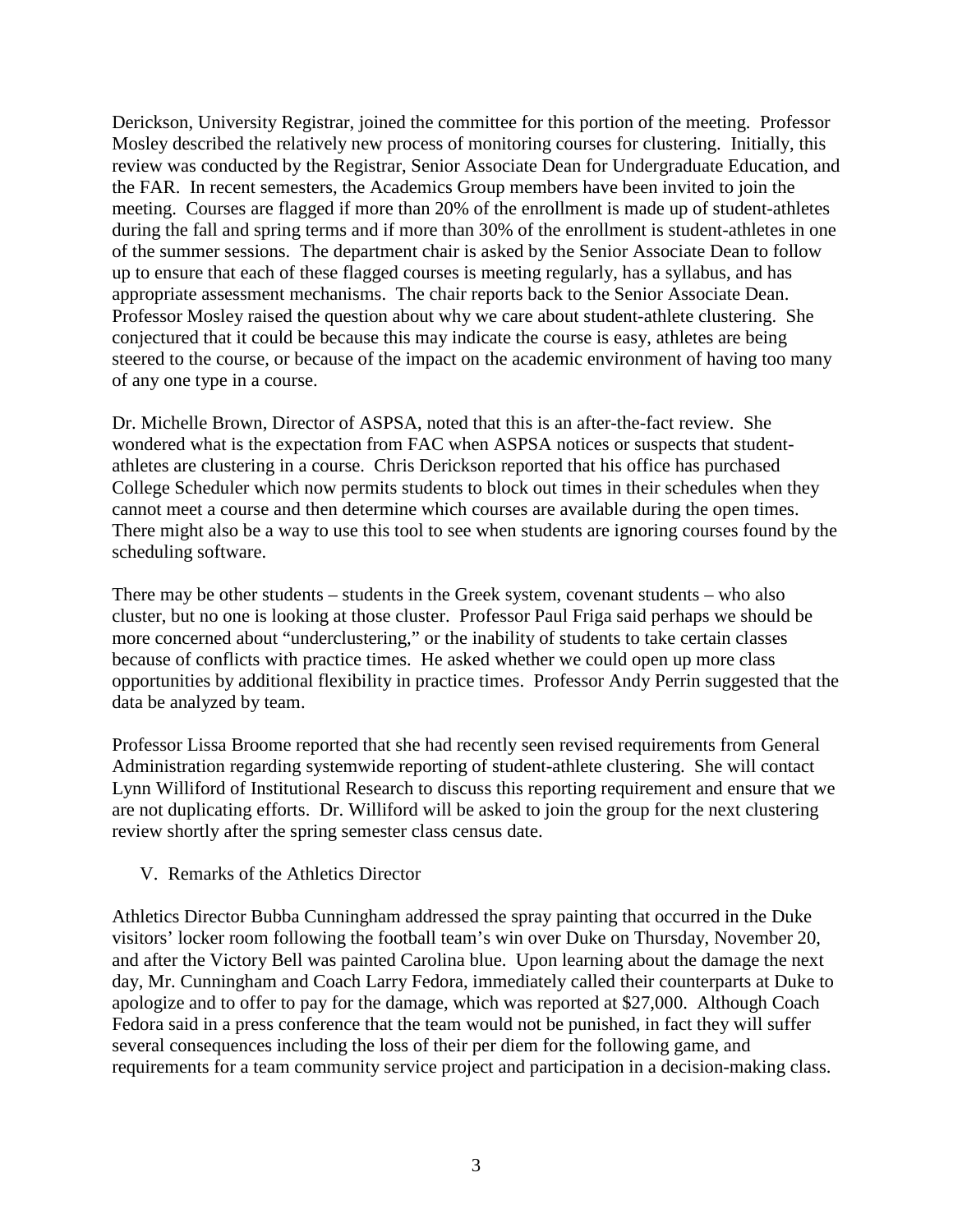Mr. Cunningham hopes to continue to emphasize that staff and administrators who are aware of inappropriate conduct like this report it to him immediately.

The meeting adjourned at 5:40.

The next meeting is January 13 at 3:30.

Minutes respectfully submitted by Lissa Broome

## Attachments

Feedback from Romance Language Department Discussion Questions posed to Mario Ciocca – Director of Sports Medicine Feedback from Benton Moss from student-athletes on time/commitments Preliminary Report to FAC re: advising and counseling support for student athletes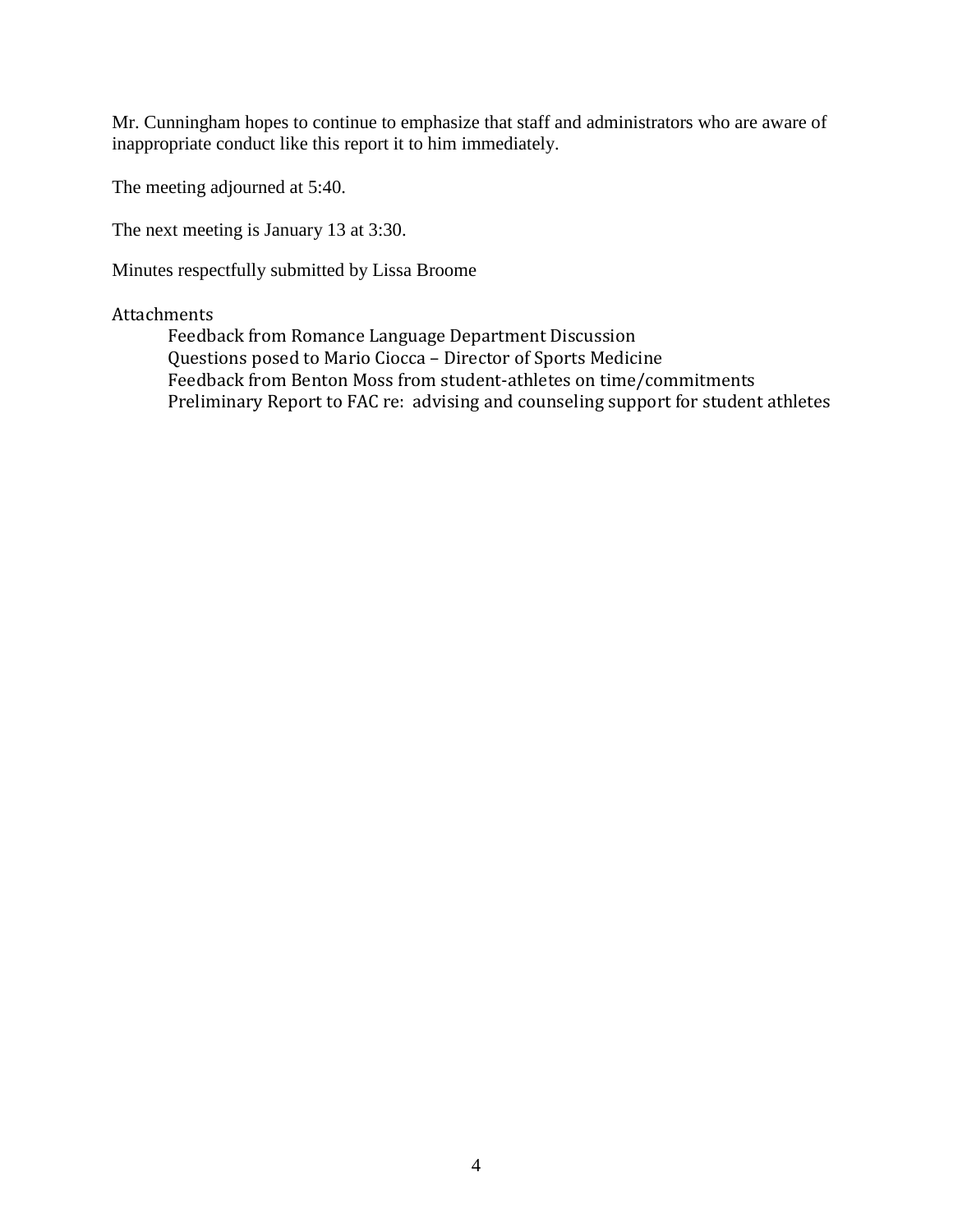Feedback from Romance Language Department Discussion – Marc Cohen

I'm writing to give you a brief report of my meeting with Romance Languages today. My two hosts were Profs. Hassan Melehy (who attended one of our listening forums) and Federico Luisetti (the dept. chair). I gave a brief address in which, per their request, I described the role and projects of the FAC. After that there were questions, answers, statements (one of which was prepared/written in advance). The tone was mostly positive and I was well treated.

Some of the views expressed...

1. The FAC should be more confrontational with the administration and the Athletic Department. Its role as an advisory committee and the fact that there are diverse views on the committee are not valid excuses for holding back. The FAC is hiding behind the advisory role excuse.

2. The university should identify those higher ups in the administration, in the Athletics Department, and on the faculty who have not yet been outed for (1) having knowledge of the paper class system, and (2) for creating incentives for ASPSA counselors to deliver eligible student athletes.

3. The fact that others enrolled in paper classes besides student athletes points to a different set of problems than the ones that are getting most of the attention. We should remember that not only student-athletes benefited from the paper-class system.

4. Does the FAC feel pressured by those who are already trying to "re-write" what the Wainstein report says?

5. The Athletics Reform Group is changing its aggressive, media-embracing approach now that it has received recognition from Bruce Cairns. It wants to work with Cairns and likes that it now has an ear inside the Faculty Council.

6. The Faculty Council is a kind of old boys network, wherein only vetted insiders get invited onto committees.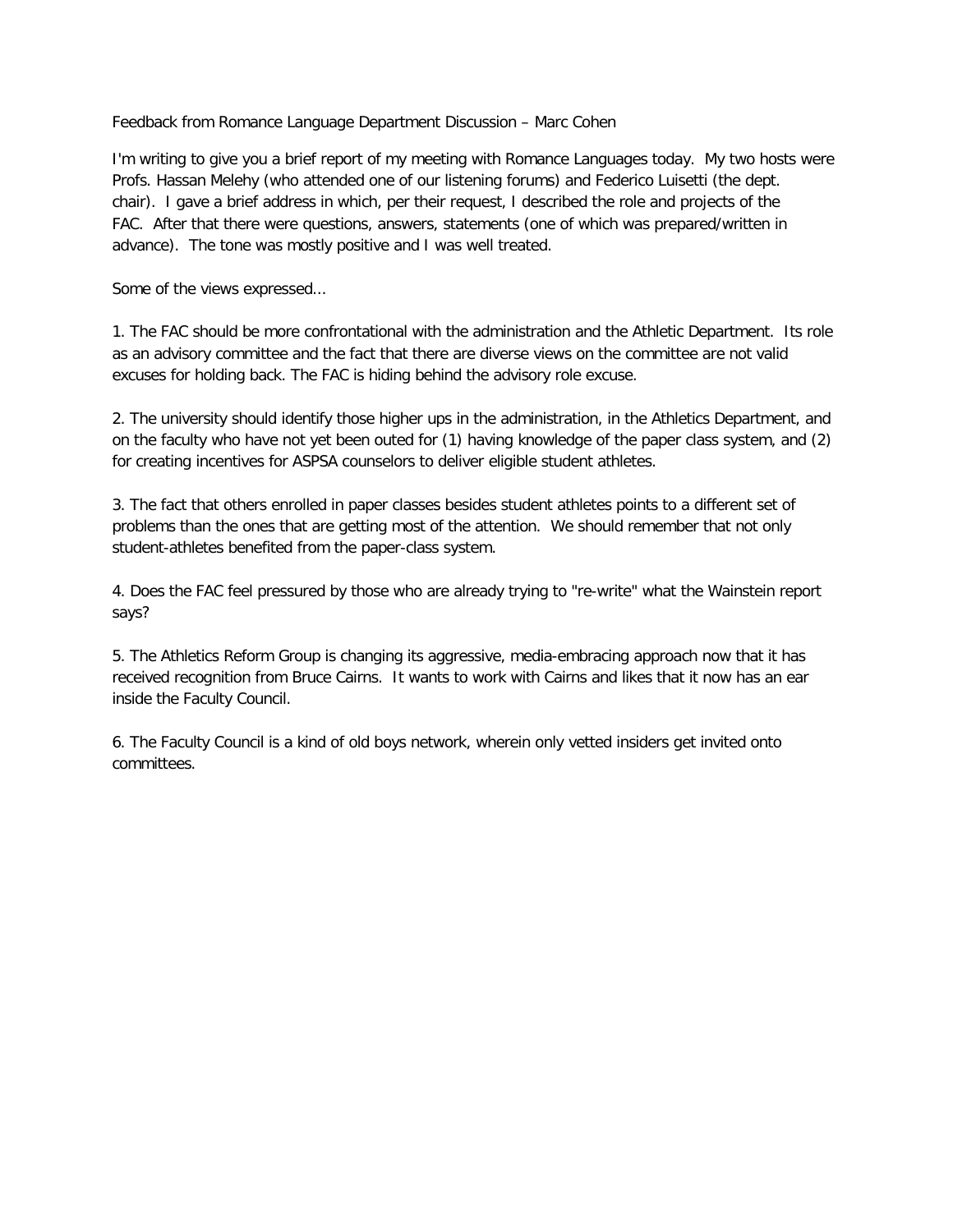Question posed to Mario Ciocca – Director of Sports Medicine

Do students have to miss class and labs for doctor appointmentts, trainer appointmentts, and other sports medicine related appointments. Some faculty say they can deal with the travel days missed from class but that is not all the times they are asked to excuse students.

The athletes do miss class for medical reasons sometimes but that is no different than any other general student. The situations where class time may be missed or excused include:

- 1) Acute illness (gastroenteritis, flu) where the athlete is in no shape to go to class and would also put others at risk for infection
- 2) Concussion If the athlete is very symptomatic any mental or physical activity will make them feel worse in addition to not being able to focus and retain information
- 3) Surgery some surgeries, particularly lower extremities make it hard for the athlete to get to class and/or he/she may be on narcotics. When scheduling surgeries we work with the academic advisor and try to perform the surgery at a time when it is most convenient academically
- 4) Referral to an outside specialist where there may be travel involved or we have no way of manipulating those appointments (we take the first appointment we can get) (this is rare)

Otherwise for general illness and injuries we are not scheduling appointments during class time(between classes, tutoring, workouts, and practice we have a hard time seeing them and often see them during non clinic hours). Definitely any rehab or athletic trainer visits are not scheduled during classes. I am sure there may have been times where someone has a morning practice, has a severe injury and has a medical evaluation done rather than going to class but these are due to the acuity of the situation, the need to evaluate sooner rather than later and the inability of the athlete to be mobile.

I do think it becomes more apparent when an athlete misses a class than a general student. For example if an athlete misses 4 classes during the semester because of travel and then has to miss 2 other classes due to acute illness, then it is a problem. In contrast to the general student who just misses the 2 classes because of illness and therefore not as much of an issue.

I hope this helps. If there are other situations you would like me to clarify please let me know.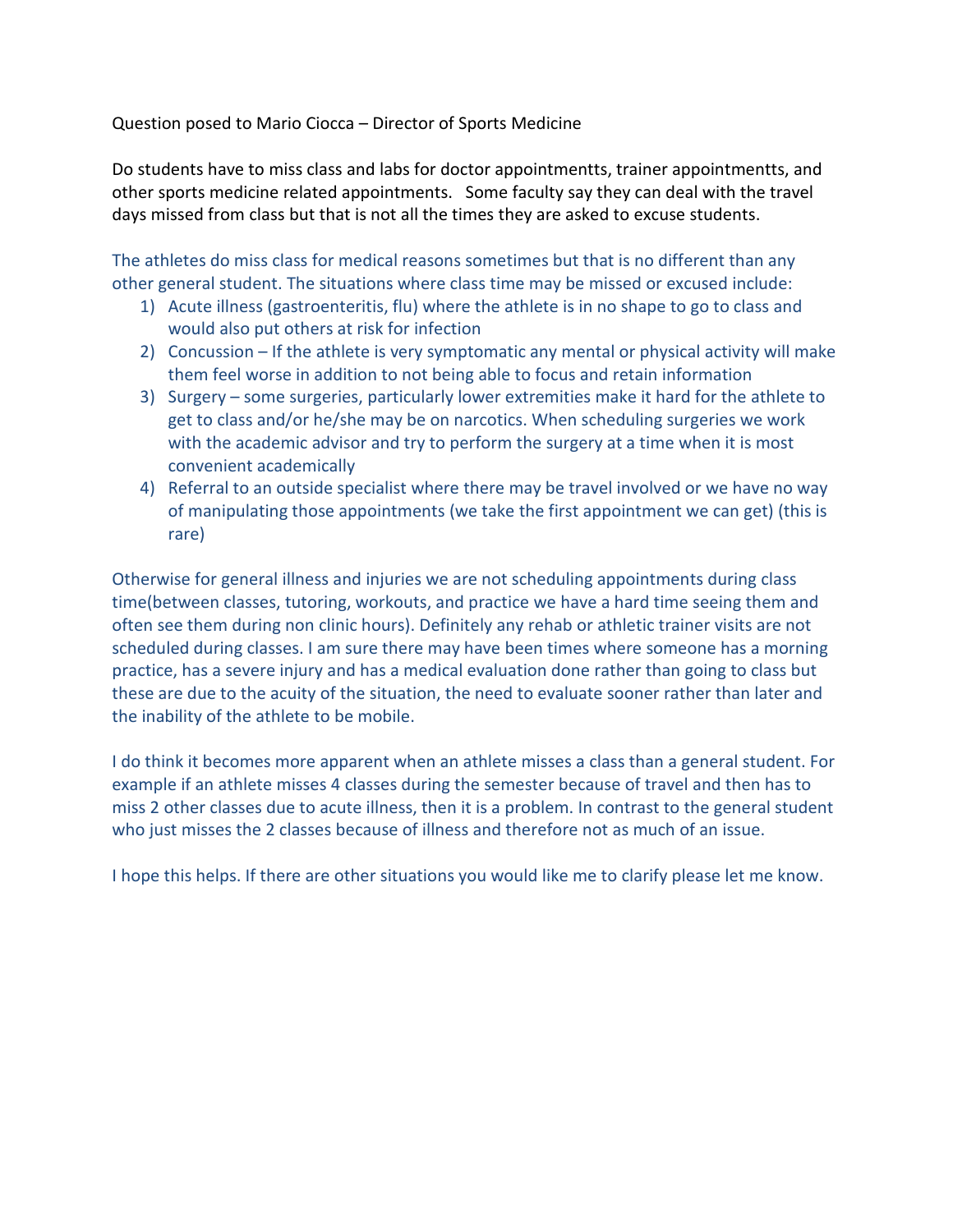Feedback from Benton from student athletes on time/commitments – 12/3

Here is some of the feedback I received over and above what has already been talked about:

- Quantitative (time) and qualitative (diversity) feedback on extracurricular activities
- Attempting to look at differences between sports on medical preparation and rehab activity time commitments (football is going to look very different from baseball and field hockey and swimming, etc.)
- **How much time do they spend on career development – tough one to quantify/qualify but needs to be asked! Most of our student athletes simply don't have time to dedicate to career searches/development until after their eligibility is up and not during their last senior season – the pressure to be great during senior season is too great to spend time networking or interviewing etc.**

Other potential areas to be discussed further down the line:

- **Priority registration** there seems to be a need to expand by a day or two to ensure required class enrollment rather than by 15 minutes for each class.
- What **majors or minors may be precluded** from some sports due to time conflicts?
- What **classes** may not be available due to time constraints or scheduling of practice times and games etc?
- **Internship** opportunities
- Leadership academy as class credit?
- Potential for **international experiences** for athletes
- Creating a Bachelor's Degree in Sports (talked to Bubba about this he may be better one to talk about this)
- LFIT potentially do away with this as a requirement for Student-Athletes, doesn't make much sense for us to take this class.
- Involvement in the leadership academy--I'm not sure where to really put this topic but our sophomores are really struggling. We have Monday's off and use that as major time to get caught up on work however our sophomores (mainly) have something-- CREED mentors, rising stars, Wells Fargo \$ Meeting, SAAC, etc.--scheduled every Monday night. **They love being a part of it but are having a lot of issues with the time absorption it causes.**